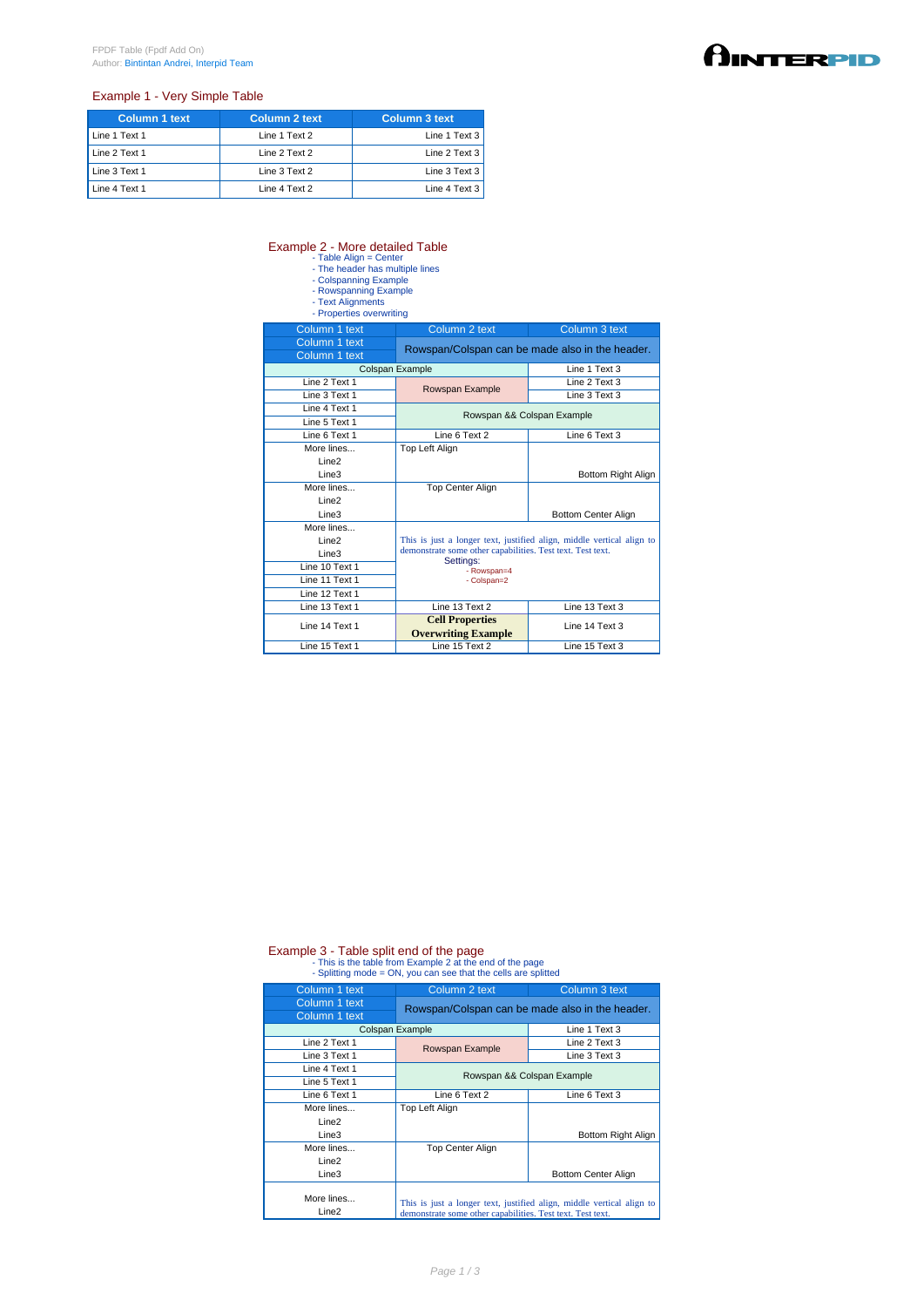| Column 1 text  | Column 2 text                                        | Column 3 text  |
|----------------|------------------------------------------------------|----------------|
| Column 1 text  | Rowspan/Colspan can be made also in the header.      |                |
| Column 1 text  |                                                      |                |
| Line3          | Settings:                                            |                |
| Line 10 Text 1 | - Rowspan=4<br>- Colspan=2                           |                |
| Line 11 Text 1 |                                                      |                |
| Line 12 Text 1 |                                                      |                |
| Line 13 Text 1 | Line 13 Text 2                                       | Line 13 Text 3 |
| Line 14 Text 1 | <b>Cell Properties</b><br><b>Overwriting Example</b> | Line 14 Text 3 |
| Line 15 Text 1 | Line 15 Text 2                                       | Line 15 Text 3 |
|                |                                                      |                |

## Example 4 - Table split end of the page<br>- This is the table from Example 2 at the end of the page<br>- Splitting mode = OFF. In this case the cells are NOT splitted

| Column 1 text     | Column 2 text                                   | Column 3 text              |
|-------------------|-------------------------------------------------|----------------------------|
| Column 1 text     | Rowspan/Colspan can be made also in the header. |                            |
| Column 1 text     |                                                 |                            |
| Colspan Example   |                                                 | Line 1 Text 3              |
| Line 2 Text 1     | Rowspan Example                                 | Line 2 Text 3              |
| Line 3 Text 1     |                                                 | Line 3 Text 3              |
| Line 4 Text 1     | Rowspan && Colspan Example                      |                            |
| Line 5 Text 1     |                                                 |                            |
| Line 6 Text 1     | Line 6 Text 2                                   | Line 6 Text 3              |
| More lines        | Top Left Align                                  |                            |
| Line <sub>2</sub> |                                                 |                            |
| Line <sub>3</sub> |                                                 | Bottom Right Align         |
| More lines        | <b>Top Center Align</b>                         |                            |
| Line <sub>2</sub> |                                                 |                            |
| Line3             |                                                 | <b>Bottom Center Align</b> |